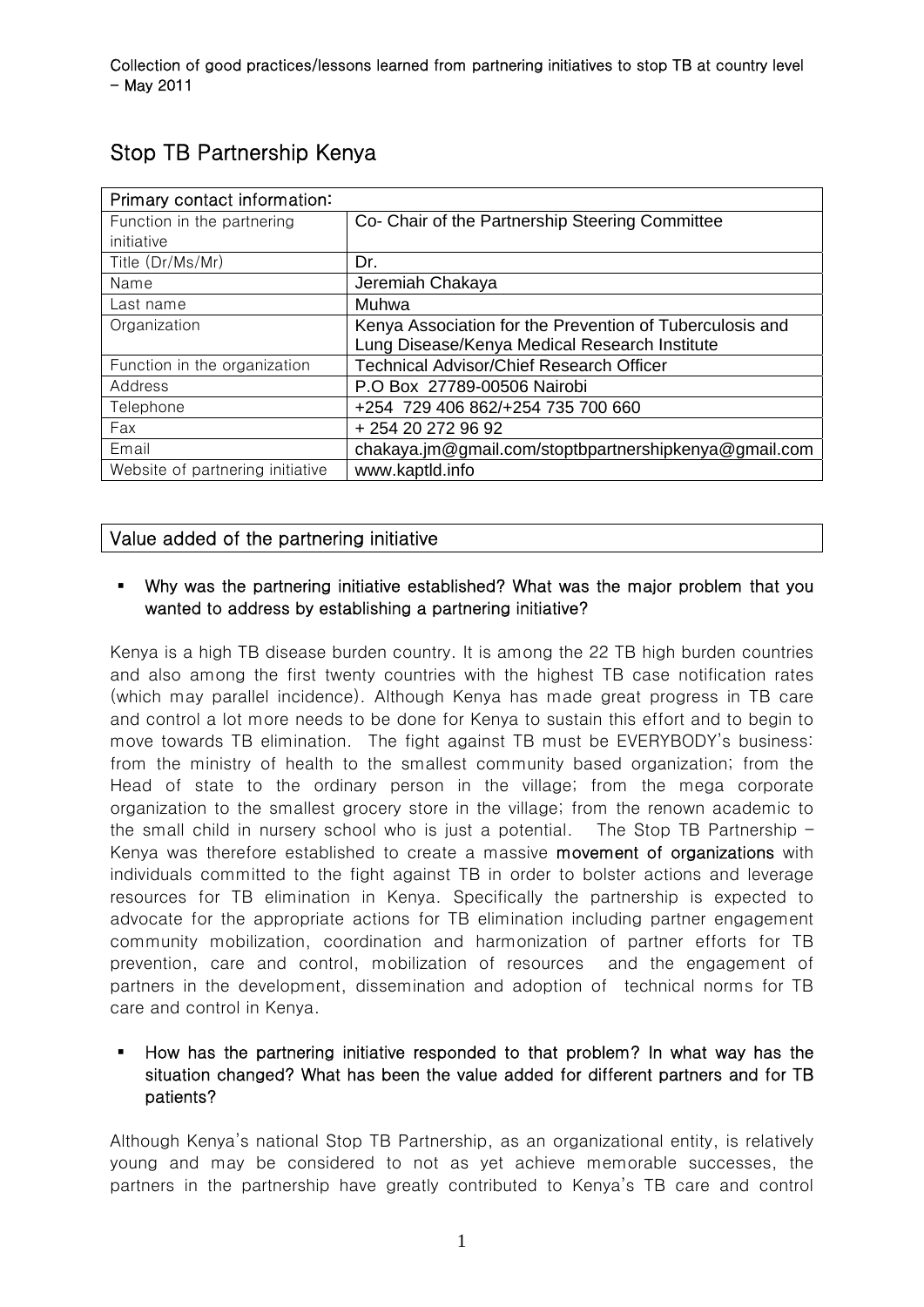achievements. Since 2006 or so Kenya's TB case detection and overall treatment success rate have been above 70% and 85% respectively. HIV screening of TB patients has become routine with more than 80% of patients offered and accepting to be tested. The majority of HIV infected TB patients are offered cotrimoxazole preventive therapy and about half are offered anti –retroviral treatment. The provision of HIV related interventions to TB patients occurs across both the public and private sector. Although the TB screening of HIV infected persons and the provision of TB preventive therapy has lagged behind, there is a renewed interest and commitment by partners to move this forward. These achievements would not have accrued if it was not for the fact that major players in TB care and control have played their game in a partnership mode. With the formation of the partnership it is hoped that a broader range of partners will be linked to the current pool of players to enhance the TB care and control effort and to change the momentum from a control to elimination mode.

The successful pre-launch of the Stop TB partnership in August 2010, has culminated in renewed engagement of partners more specifically from the corporate, not forgetting the accelerated political commitment from the political and corporate actors. A good example being one of the great leaders in the corporate sector  $-$  Chris Kirubi a respected business who set the space for resource mobilization for TB in the private sector. Continuous momentum is thus needed to ensure the political elite truly get engaged and participate in the transformation towards TB elimination as in line with the global targets. With the formation of the partnership it is hoped that a broader range of partners will be linked to the current pool of players to enhance the TB care and control effort and to change the momentum from a control to elimination mode.

Value added for partners includes: wider network for acquisition of resources, synchronised work plans, a common goal and agenda, effective distribution of resources and information to partners.

Value added for partnership: access to more resources, quality and standardized information to patients and the participation of patients in the decision making process.

- Do you think the partnering initiative has worked so far?
- If it has worked well, why? How have you set it up? What process have you used? What were the main steps?

The partnership was launched on August 10, 2010 by Hon. Beth Mugo, Minister for Public Health and Sanitation. In the build up to the launch founding partners established a partnership steering committee. This steering committee developed the structures that will govern the Stop TB Partnership in Kenya and also organized the prelaunch event. Technical support for the development of the partnership structures was sought from and was provided by the secretariat of the Global Stop TB Partnership and from the American Thoracic Society. Funding for the nascent partnership was provided by the USAID funded Tuberculosis Control Assistance Program (TBCAP) and from the Global Stop TB Partnership Secretariat with some funding also coming from among the founding partners. The build up to the launch of the national partnership created a sense of comradeship among partners and increased partner commitments to TB care and control. The launch itself was a hugely successful event that attracted not less than 150 persons including the media, health care providers, the private corporate sector and others. The interest in TB among private sector players was enhanced as exemplified by the donation of KES 1 million (about USD 125,000) by one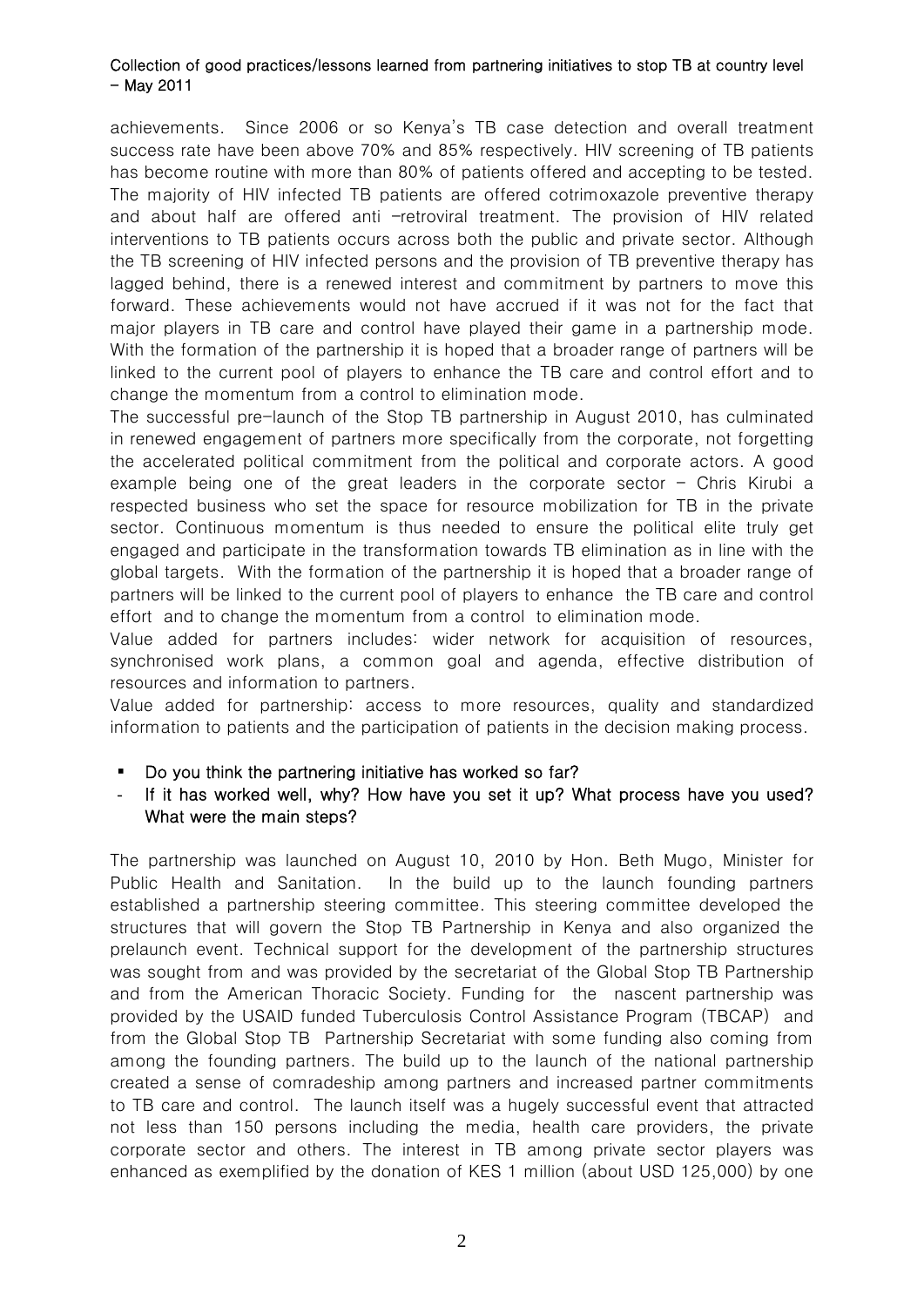prominent businessman to the partnership. The challenge now is how to keep the fire burning. The Stop TB Partnership is an objective under ACSM in the national strategic plan.

## If it has not worked that well, why? What do you think has hindered your efforts? Would you try it again, and why? How would you revitalize it?

Partnerships are relationships and different organisations have different policies and getting different organisations and people to harmonise the plans will take time. It also takes commitment from different partners to have a functional partnership. 'We are still courting.'

Kenya's National Stop TB Partnership is constrained currently by lack of resources, which is partly due to the fact that a number of donors shy away from funding high profile advocacy work at the same time with the current financial crisis, funding for office set up is hard to come by. There are no funds to carry out key activities such as establishing a well resourced secretariat with dedicated staff to work on partnership issues; carry out a national mapping exercise to identify and loop in partners especially community based organizations and players; carry out sustained advocacy efforts to create awareness and to raise funds for the partnership, TB prevention, care and control needed to strengthen partnership structures. The founding partners are being urged to commit resources specifically for these critical events and it is hoped that commitments will soon be made by these partners to move Kenya's Stop TB Partnership forward.

Efforts are also being pursued to organize events and reach out to the private corporate sector to mobilize resources for the partnership. Future funding requests from major external sources of funds for TB care and control will also include budgets to support the national Stop TB Partnership. It is thus expected that the national Stop TB Partnership in Kenya will endure and eventually flourish for the benefit of those who are affected by the disease. The partnership will potential is critical in the transformation of national TB efforts thus resulting in greater progress beyond the attainment of TB control targets in the MDGs.

 Who among the following stakeholders - national TB programme, civil society (faith based organizations, non-governmental organizations, community based organizations) and the private/business sector  $-$  is involved? In what way?

.

In the formative stage a small number of organizations that have been involved in TB care and control have been driving the development of the Stop TB Partnership Kenya. They are listed below:

| Organization                             | Role                         |
|------------------------------------------|------------------------------|
| The Government of Kenya through          | Policy formulation           |
| Ministry of Public Health and Sanitation | Financial support            |
| Division of Leprosy, Tuberculosis and    | <b>Technical Support</b>     |
| Lung Disease (DLTLD)                     | Country-wide Network         |
| Kenya Association for the Prevention of  | Private sector participation |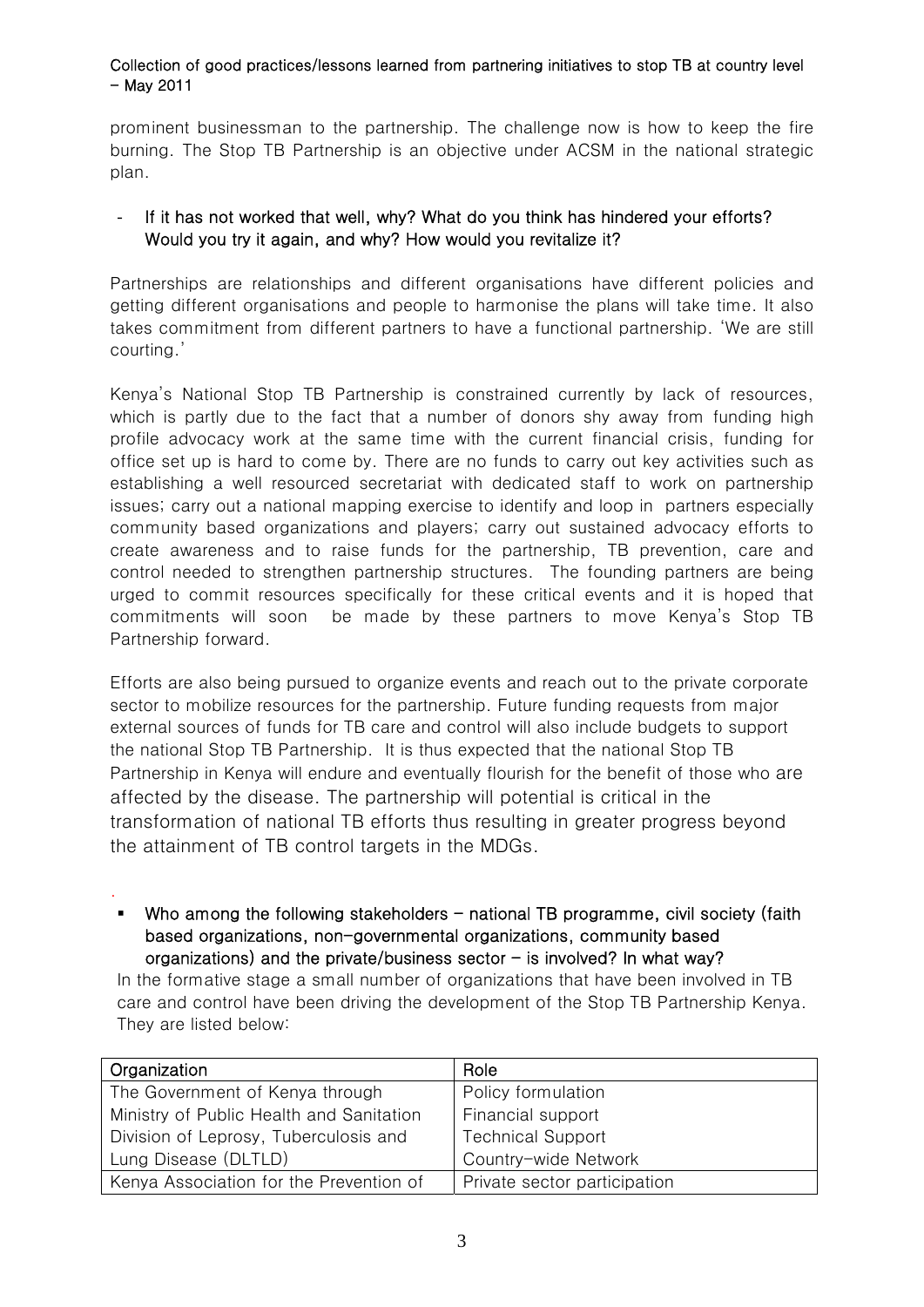| Tuberculosis and Lung Disease (KAPTLD)   | National reach                           |
|------------------------------------------|------------------------------------------|
|                                          | Technical support                        |
|                                          | <b>ACSM</b> support                      |
| The African Medical Research Foundation  | Regional participation with emphasis on  |
| (AMREF)                                  | the hard-to-reach areas                  |
|                                          | Technical support                        |
| KNCV-Kenya                               | Technical support                        |
| Program for Appropriate Technology in    | Health technologies and solutions        |
| Health (PATH)                            | designed for low resource settings       |
|                                          | <b>Technical Support</b>                 |
| Malteser International                   | Fighting AIDS and Tuberculosis in the    |
|                                          | slums                                    |
|                                          | Technical support                        |
| The Global Business Coalition on HIV, TB | Business community participation         |
| and Malaria (GBC)                        |                                          |
| The World Health Organization (WHO)      | Technical support                        |
| Kenya Medical Research Institute (KEMRI) | Research                                 |
| <b>TBACTION GROUP (TAG)</b>              | Representing the voices of the community |
|                                          | Technical support                        |
| USAID- Kenya Country Office              | Financial & technical support            |
|                                          | Systems strengthening                    |
| The Kenya AIDS NGOs Consortium           | HIV prevention, care and control         |
| (KANCO)                                  | Technical support                        |
|                                          | Network of NGOs with a countrywide reach |
|                                          |                                          |

Other civil society organisations including community based organizations will also be looped in to develop a strong movement of partners united against TB. Renewed interest among Civil society groups are expected to bring in organizations that initially were primarily engaged with HIV prevention, care and control, this include NEPHAK, WOFAK, KANCO,KENWA. A key strategy for the Kenyan partnership is to engage with umbrella organizations such as the Central Organization of Trade Unions (COTU), the Kenya Federation of Employers (FKE), Kenya Association of Manufacturers (KAM) and professional associations such as the Kenya Medical Association (KMA) to bring a large body of individuals and organizations to support TB care and control.

- What does each partner perceive as an advantage of being in the partnering initiative? What sustains their commitment? If partners are not engaged, what are you planning to do to attract and maintain their interest?
- $\triangle$  Access to information regarding disease burden, country challenges, available resources opportunities and gaps
- $\cdot \cdot$  Pooling of and access to a larger network of human and financial resources,
- Collective planning, resource mobilisation and effective utilisation of resources and monitoring of country's achievements
- $\cdot \cdot$  Networks and fora to air their views regarding the Disease and policy formulation
- $\triangle$  Recognition and opportunity to publicise their work
- Improving relationship and strengthening accountability of partners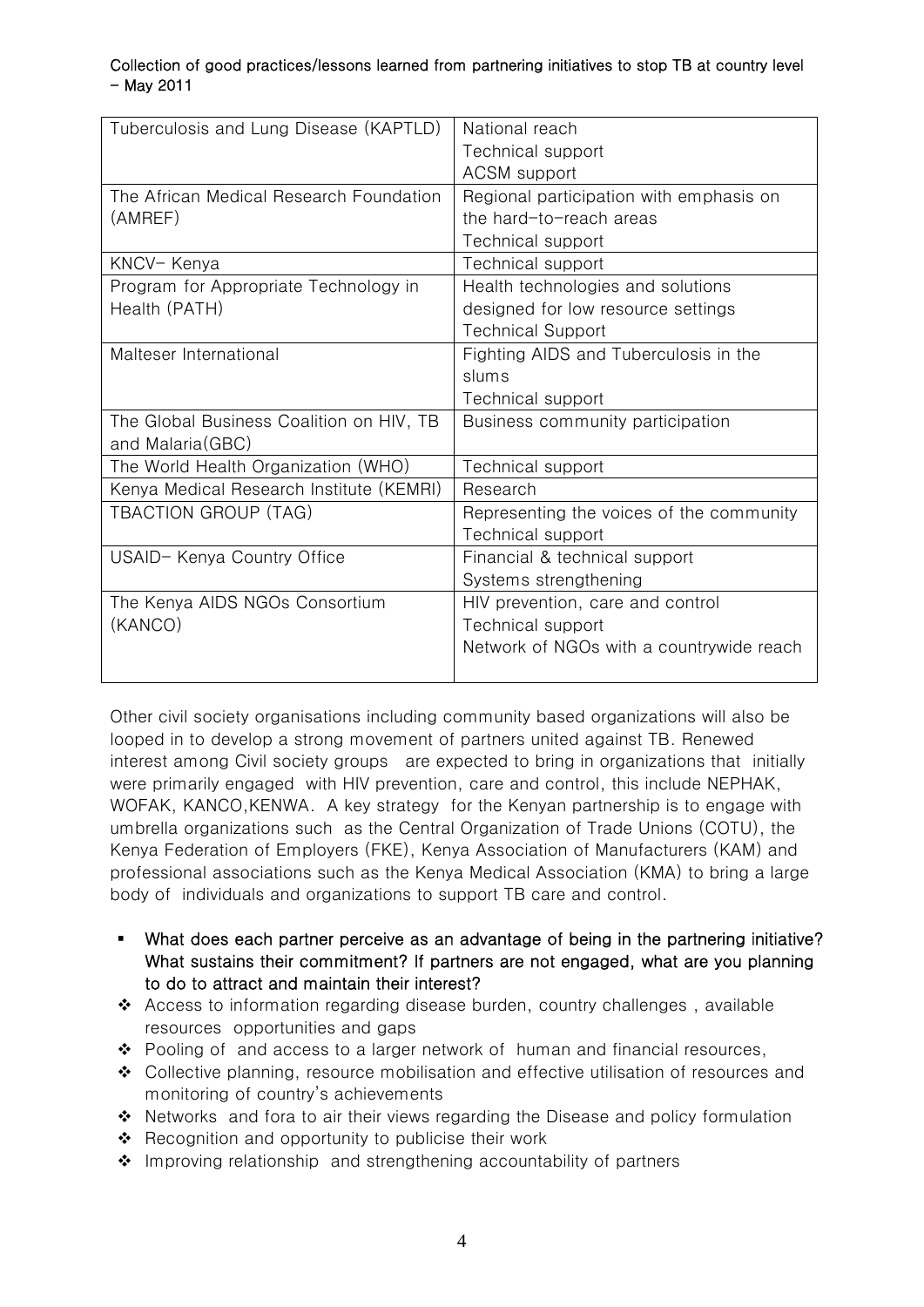Interest is sustained by giving them roles and responsibility ensuring ownership and active participation.

## Building the partnering initiative

## What have been some of your challenges in bringing the various stakeholders together in a partnering initiative?

The work of the partnership is currently in the hands of persons who also have other commitments related to their portfolios in various organizations. This has meant that partnership activities are often not prioritized and thus progress has been slow. Trust is also an issue as many of the smaller organizations fear losing their identity. As indicated above funding is the major constraint. The lack of funding is also impending the implementation of desired activities especially those activities that are needed to truly launch the partnership beyond the hotel restricted launch activity that was carried out in August 2010.

 Have partners done a mapping/inventory of the resources (financial, technical, human, in-kind) that each can contribute to the implementation of the national TB plan and in which area of the country? If yes, could you share your plan showing various roles and responsibilities and highlighting possible remaining gaps?

Founding members were mapped; however a geographical mapping has not been done. Plans are under way to expound on the DLTLD database of partners in order to build synergies and avoid the duplication of services.

 Have the partners jointly mobilized resources to implement a shared national TB plan? What type of resources have they mobilized (financial, technical, human, in-kind)? How did this process work?

Current TB care and control activities implemented by various players in Kenya are based on the national five year strategic plan. The five year TB strategic plan was itself developed through a consensus based multi stakeholder approach and thus it is widely accepted by implementing partners. Over the years TB control activities have generally been facilitated by both bilateral and multi-laterals funders, this include- USAID, GFATM, CIDA, GOK among others. Achieving resources mobilization targets for the Stop TB partnership means engaging a broader donor base alongside the already committed funders. Two key players have committed human resources and limited funding to support activities of the partnership secretariat while others are contributing by including partnership activities into the work plans of individuals working on TB in the respective organizations. In this way some partnership work is moving forwards but as previously indicated dedicated funding and human resources will be needed to greatly enhance the work that is being done.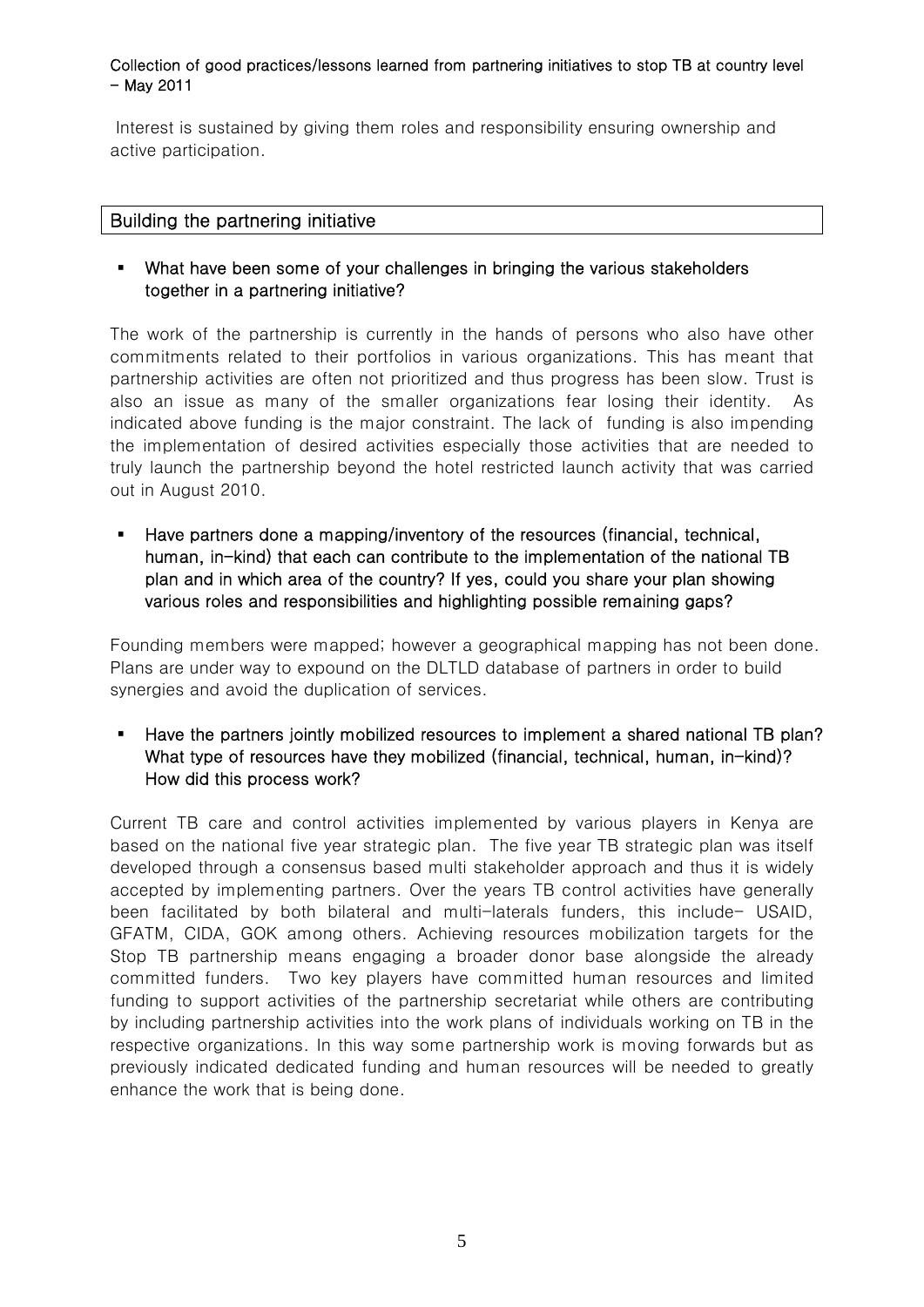#### Which national TB plan activities are the partners contributing to?

Partners engaged in TB care and control in Kenya are contributing to the implementation of the entire Stop TB Strategy and the 2011 -2015 National TB strategic plan

Though it's important to note that the component of empowering communities and TB patients is currently picking up and the country is headed in the right direction. With the final launch of the Stop TB partnership in Kenya, progress will be made in achieving resource mobilization targets for the underfunded components of the Stop TB strategy-ACSM , Patients charter, research .

### How have partners organized their work? Do they regularly meet? What structure has been chosen (if this has been formalized)?

The national steering committee of the partnership was meeting more than once a month in the run up to the launch of the partnership in August 2010. Since then the steering committee has been meeting once every three months. Two main groups were set up to provide technical inputs into the work of the partnership: a technical working group and an advocacy, communication and resource mobilization working group to raise awareness about TB and the partnership and very importantly to raise funds for the partnership and for TB care and control. These two technical working groups have not yet started working and need to be revamped. However many of the persons engaged in the partnership also serve in existing structures created by the Ministry of Health through the NTP (DLTLD) such as the TB -ICC and its working groups and therefore to some extent the work of the partnership is already being advanced through existing mechanisms. There have been a lot of discussions on role separation and complementarity between the TB-ICC and the working groups of the partnership and some consensus has emerged. The partnership is now being viewed as the vehicle to bring in new players from across the board and is expected to enhance the work being done by the TB-ICC. The STP Kenya is an objective in the national strategic plan

### Thinking through and taking stock

 Which stakeholders of society do you see as essential or ideal members to a partnering initiative, if you want to effectively address TB in your country context (please answer this independently of whether these stakeholders are currently partners of your initiative)?

The pot must have everybody: A key strategy for the Kenyan partnership is to engage with policy makers from the Government ( health, finance and planning housing, education, transport ministries, NASCOP, NACC), local government bodies, financiers including government and its development partners, bilateral & multilateral agencies, the corporate sector through the Kenya Federation of Employers (FKE), Kenya Association of Manufacturers (KAM), trade unions e.g the Central Organization of Trade Unions (COTU), professional organizations such as the Kenya Medical Association (KMA), civil society including TB patients, community based organizations, research